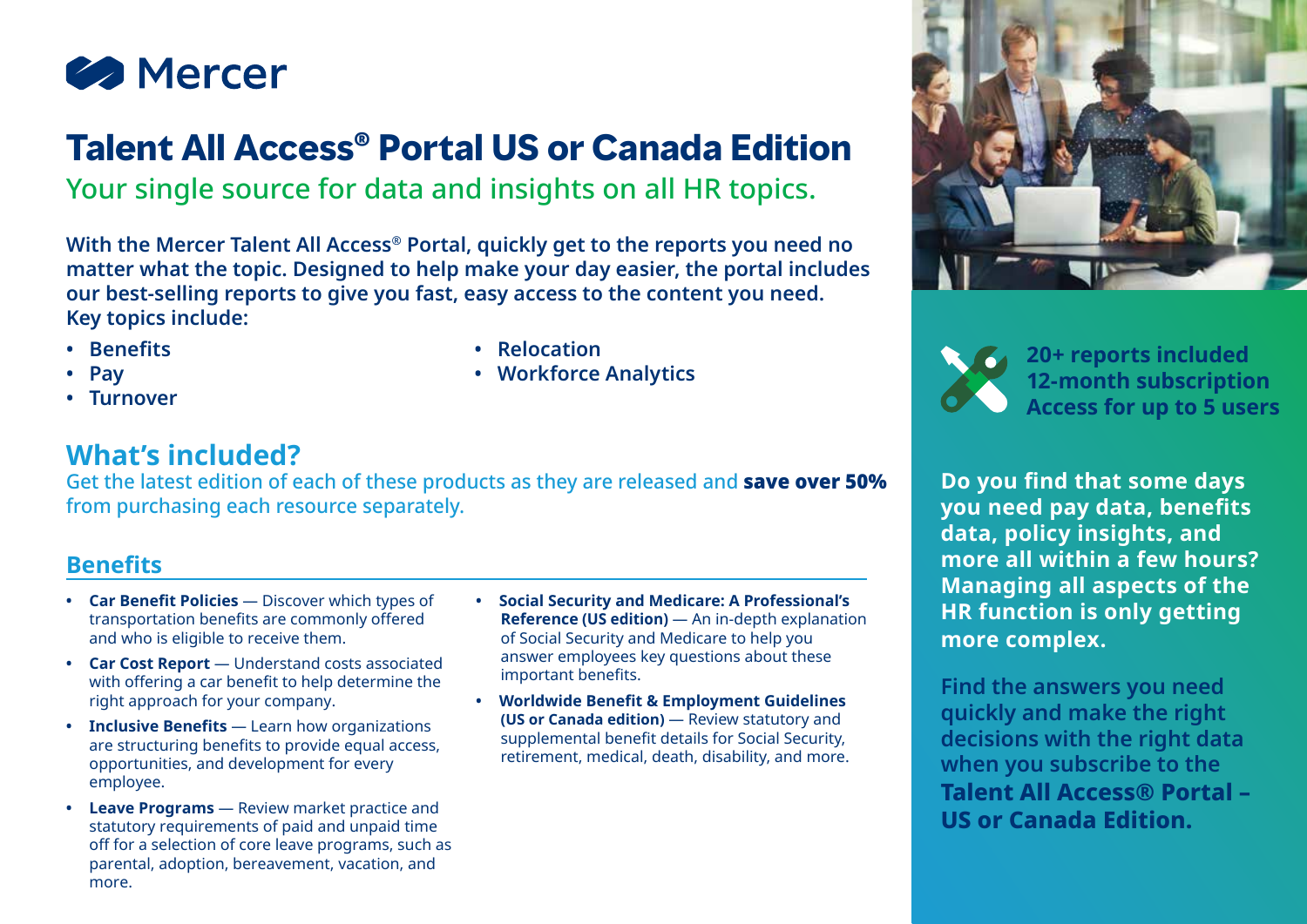# **Subscribe Today: Talent All Access® Portal US or Canada Edition**

#### **Contact us: 800-333-3070 [surveys@mercer.com](mailto:surveys%40mercer.com?subject=)**

#### **Pay**

- **• Compensation Planning Monthly Pulse** Get quick answers to relevant compensation planning topics that reflect the current market.
- **• Compensation Policies and Practices** Recognize how your compensation policies compare to your competitors beyond pay.
- **• Flexible Working Policies & Practices Survey** Compare the flexible working options and other insights offered by other companies with your policies and practices.
- **• Geographic Salary Differential Tool (US or Canada edition)** — Help evaluate employee pay using both 2020 actual increases and 2021 projected increases and translate the rate of pay in one location to comparable rates in another location.
- **• Global Compensation Drivers (US or Canada edition)** — Understand key factors that drive demographic variables and influence pay, such as career level, geographic region, industry, job family, and more.
- **• Global Compensation Planning (US or Canada edition)** — Gain insights into salary increase budgets, mandatory pay schemes, and economic data from the past, current, and upcoming years to ensure your budgets remain on trend.
- **• Global Pay Summary (US or Canada edition)** Compare your company to the market with base salary and total cash compensation data for up to 50 benchmark jobs.
- **• Incentives Around the World (US or Canada edition)** — Review key incentive data, including pay mix and long-term incentives.
- **• Incentive Plan Design (two reports)** Align your short-term and sales incentive plans with your business strategies.
- **• New Graduate Pay and Generation Z Compensation** — Make strategic HR decisions, with regards to young talent, using data across 9 degree types and 15 discipline types.

#### **Turnover**

- **• Severance Pay Policies** Evaluate notice periods, payment structure and formula by comparing to statutory requirements, as well as typical market practice.
- **• Workforce Turnover** Be proactive with your talent retention and workforce planning efforts by exploring data on voluntary and involuntary turnover.